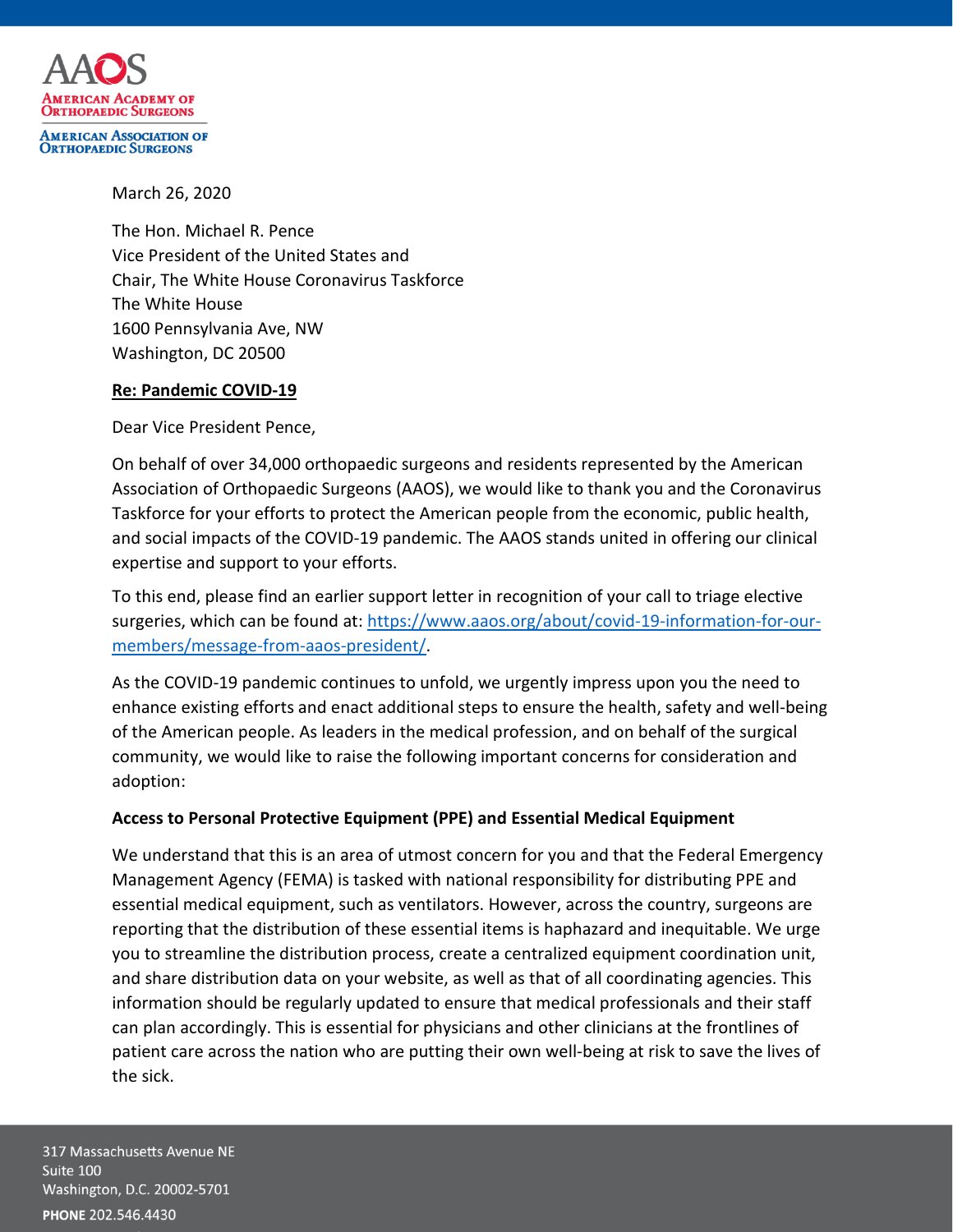

## **Express Guidance for Emergency Surgery**

We urgently need guidance on how to protect surgeons and clinical staff during emergent surgeries for infected patients or patients who are awaiting COVID-19 test results. Apart from adequate PPE and other essential equipment, our surgeons need timely evidence on spread and retention of the SARS-Cov2. Specifically, for orthopaedic surgery, we urgently need the following actions:

- 1. Electrocautery / laser smoke or other orthopaedic interventions (drilling, reaming, etc.) create aerosolized particles (virus) which represent a clear present danger to surgical teams. CDC guidance on the level of PPE required for the surgical team; surgeon, assistants, nursing and anesthesiology, which ensure surgical team safety, is immediately needed.
- **2. We are also requesting that you coordinate, along with the Centers for Medicare and Medicaid Services (CMS) and the Center for Disease Control (CDC), a timely stakeholder phone call specifically for surgical team issues. Ideally, the call would include adequate time for surgical teams to ask questions and share best practices.**

### **Other Data Needs**

We believe that we should gradually build up our predictive data capabilities regarding health care delivery needs with respect to COVID-19. Granular data preferably by county, region, state and nation will be extremely helpful for leaders of health systems, as well as political leaders. Retroactive data through early February 2020 is also needed. Simply measuring new and total cases will not be as predictive of future resource needs as would broader analyses that include data elements such as age, race, sex, comorbidities, immune status, marital status, activities (occupation, leisure activities), socioeconomic status, and access to medical care.

# **Thinking ahead: Issues Beyond the Pandemic**

While we understand that the current focus necessitates responding to the present and evolving situation, we would like to share some thoughts for the months ahead. Given the current postponement of elective surgeries, we anticipate a significantly increased patient load once we are past the peak of this pandemic. Due to the immense disruption to the health care system, it is unlikely that operations will simply return to normal. AAOS believes a stratified framework for identifying patient risk should be developed. Using such guidance as clinical care and surgical procedures are resumed will benefit staff, patients, and the facilities at which we work. First and foremost, any framework must take into consideration the availability of health care resources.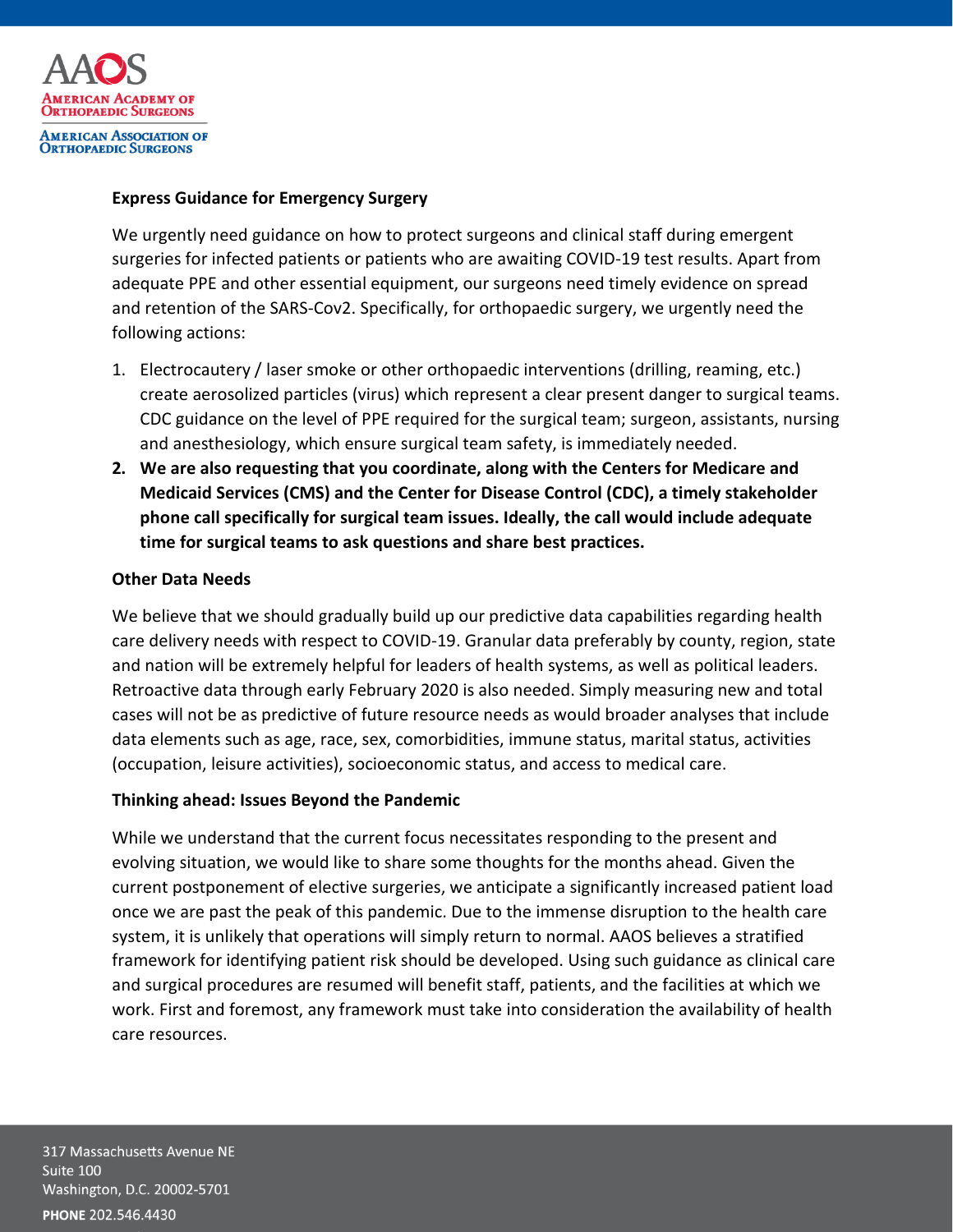

We propose that this 'transition' plan take into consideration the following elements:

- Clinical urgency
- Patient health/risk
- Staff health/risk for exposure
- Resource availability/consumption/conservation
	- o Staff
	- o Facility beds
	- o Supplies (including PPE)
- Other clinical and resource-based considerations as they appear

Again, we would like to express our appreciation for the efforts undertaken by you and your colleagues on The White House Coronavirus Taskforce. AAOS is committed to protecting the health, safety, and well-being of the American people during this unprecedented time. If you have any questions, please do not hesitate to contact Shreyasi Deb, PhD, AAOS Senior Director, Health Policy by email a[t deb@aaos.org.](mailto:deb@aaos.org)

Sincerely,

Kristz Weber

Kristy L. Weber, MD, FAAOS President, American Association of Orthopaedic Surgeons

cc: Peter Navarro, PhD, Assistant to the President and Director, Office of Trade and Manufacturing Policy Joseph A. Bosco, III, MD, FAAOS, First Vice-President, AAOS Daniel K. Guy, MD, FAAOS, Second Vice-President, AAOS Thomas E. Arend, Jr., Esq., CAE, CEO, AAOS William O. Shaffer, MD, FAAOS, Medical Director, AAOS Graham Newson, AAOS Vice President, Office of Government Relations

> Alabama Orthopaedic Society American Association for Hand Surgery American Association of Hip and Knee Surgeons